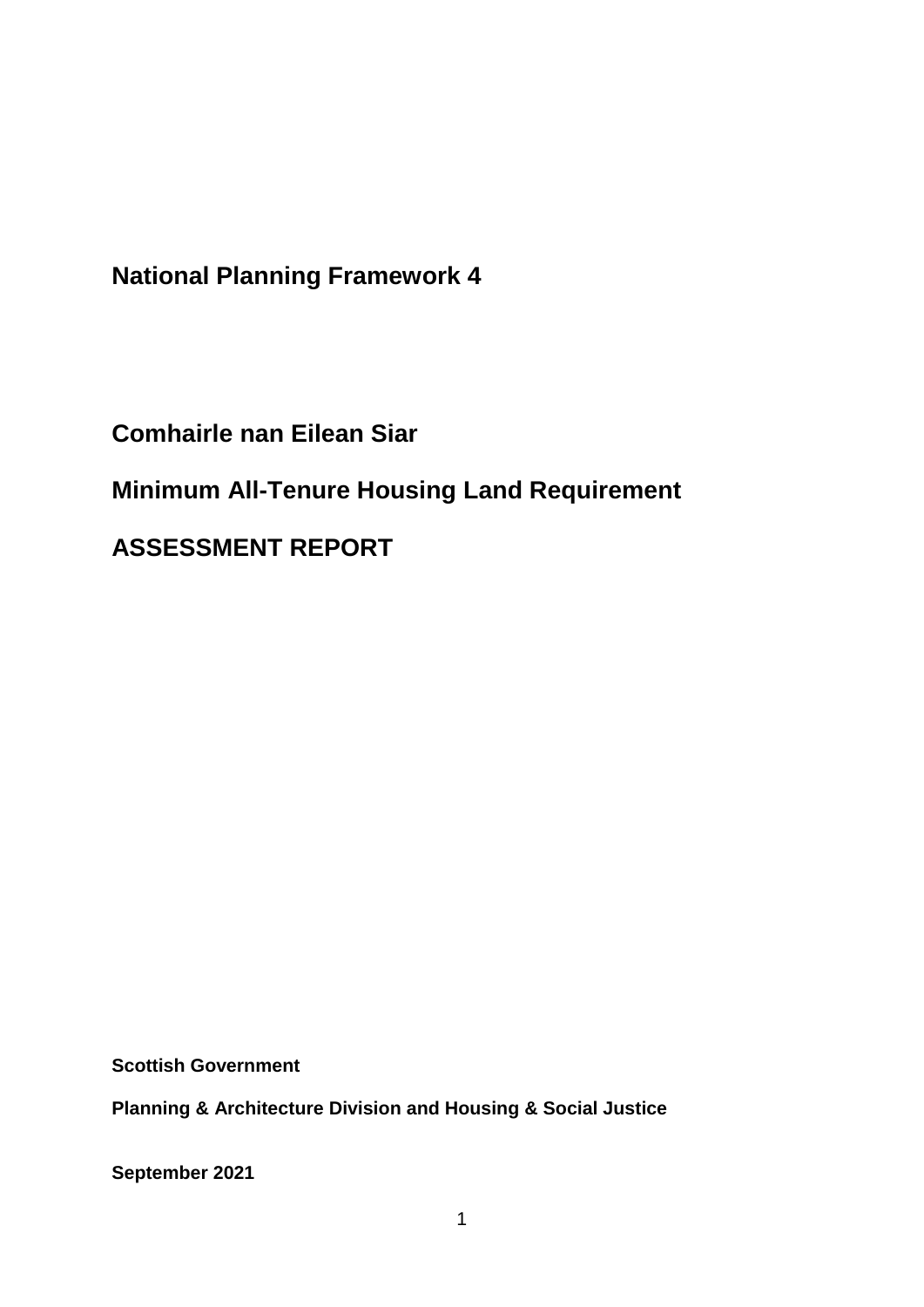# **CORE OUTPUTS ASSESSMENT**

Note: The figures presented are not rounded to the nearest 50 because the flexibility allowance, when applied to newly-forming households and existing housing need, amounts to a count of less than 50 which would round to zero.

# **1 Locally Adjusted Estimate**

|                    | <b>Initial</b> | Locally             |
|--------------------|----------------|---------------------|
|                    |                | Default   Adjusted  |
|                    |                | Estimate   Estimate |
| <b>Eilean Siar</b> | 90             | 192                 |

The Council has removed the 'to the nearest 50' rounding measure. They are of the view it should not apply to the small figures/data for its area as this in effect halves the presented housing supply requirement.

A 5-year average completion rate of 67 units per annum appears to have been established from recent completions data.

### **2 Household Projections (Newly-Forming Households)**

In the response the Council refer to the National Records of Scotland (NRS) 2018-based principal migration variant. However, the Excel calculator shows that the Council has used an alternative household projection. The figures used represent the anticipated profile curve of newly formed households, in relation to policy and projects including:

- Housing to 2040
- The Island Deal
- The Repopulation Initiative
- Cross island innovation projections such as:
- Skills, Talent Attraction and Entrepreneurial Support
- Island Centre for Net Zero Carbon
- Creative Islands and Wellbeing
- Post Brexit Shared Prosperity Fund and the Levelling Up Fund

#### **Household Projection: Default Compared to Adjusted Estimates**

|                           | Jetault | Adiusted |
|---------------------------|---------|----------|
| Comhairle nan Eilean Siar |         |          |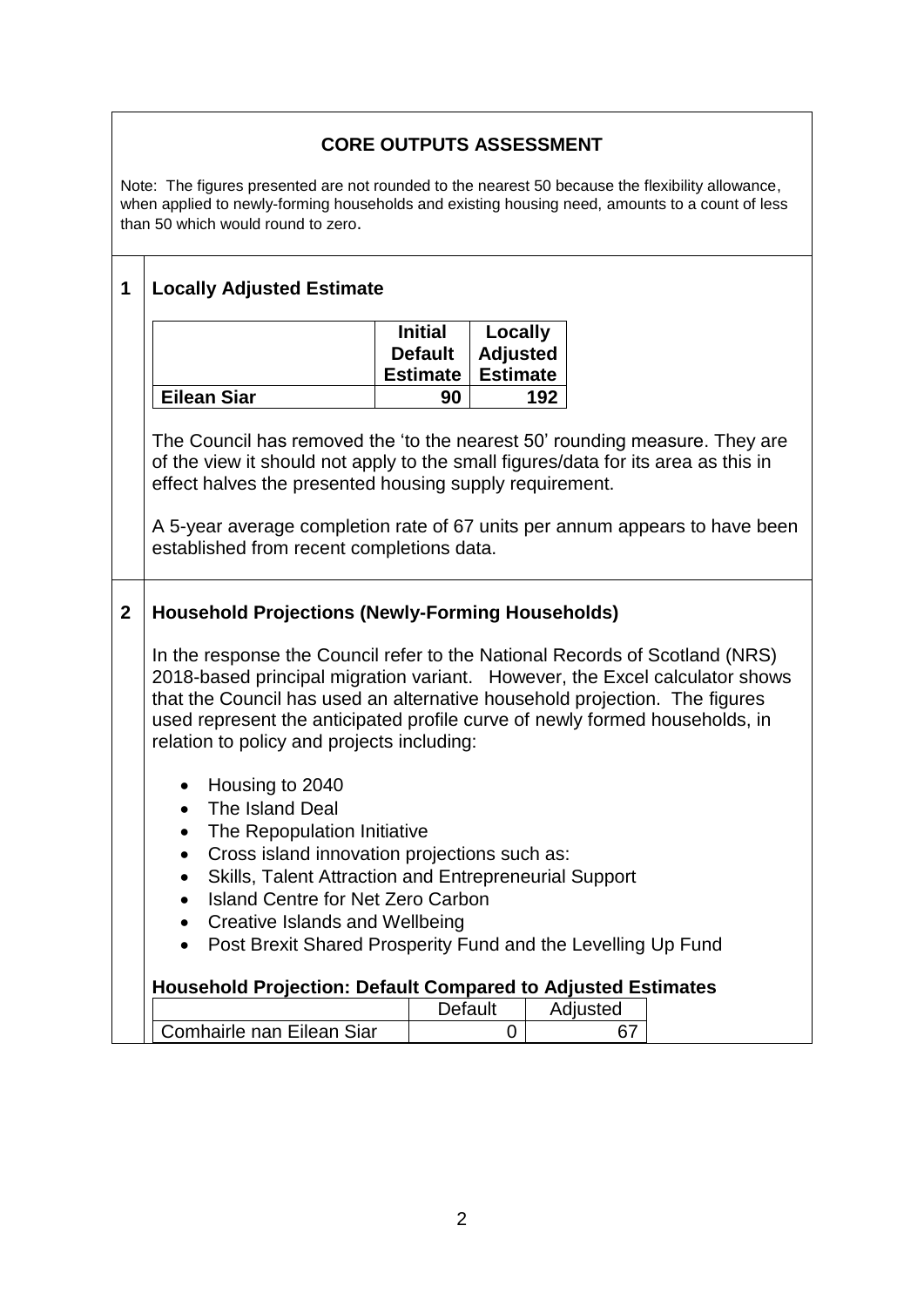# **3 Existing Housing Need**

# **Existing Housing Need: Default Compared to Adjusted Estimates**

|                           | Default | Adjusted |
|---------------------------|---------|----------|
| Comhairle nan Eilean Siar | 69      |          |

The adjustment represents households in temporary accommodation. Further factors include 'overcrowding/concealed' and 'open Homelessness cases'.

### **4 Flexibility Allowance**

The Council used the rural 30% flexibility.

|                | <b>CORE PROCESSES ASSESSMENT</b>                                                                                                                                                                                                                                                                                                                                                 |
|----------------|----------------------------------------------------------------------------------------------------------------------------------------------------------------------------------------------------------------------------------------------------------------------------------------------------------------------------------------------------------------------------------|
| 1              | Using the Response Template and Excel Calculator                                                                                                                                                                                                                                                                                                                                 |
|                | The Response Template has been used to make the case for change, word<br>limits are not exceeded. In part five of the template the stakeholder list and<br>summary of stakeholder views is detailed as 'N/A'. A copy of the adjusted<br>Excel Calculator has been provided.                                                                                                      |
| $\overline{2}$ | Housing Market Partnership (HMP) and Stakeholders Involvement                                                                                                                                                                                                                                                                                                                    |
|                | The HMP, made up of Council housing and planning officers, agreed the<br>locally adjusted estimate.                                                                                                                                                                                                                                                                              |
|                | The response notes that the Council is in the process of establishing a new<br>HMP, which will be completed towards the end of 2021. In discussion, it was<br>confirmed that there is one Registered Social Landlord for the area and that<br>new housing related bodies are being set up: these relate to community land<br>ownership and a new housing group for Uist / Barra. |
| 3              | Joint Housing and Planning Senior Official Sign-Off                                                                                                                                                                                                                                                                                                                              |
|                | Appropriate lead officers for housing and planning signed-off the submission.                                                                                                                                                                                                                                                                                                    |
| 4              | <b>Statistical Evidence</b>                                                                                                                                                                                                                                                                                                                                                      |
|                | The Council has used some recognised statistical sources including:                                                                                                                                                                                                                                                                                                              |
|                | Hebridean Housing Partnership's Waiting List                                                                                                                                                                                                                                                                                                                                     |